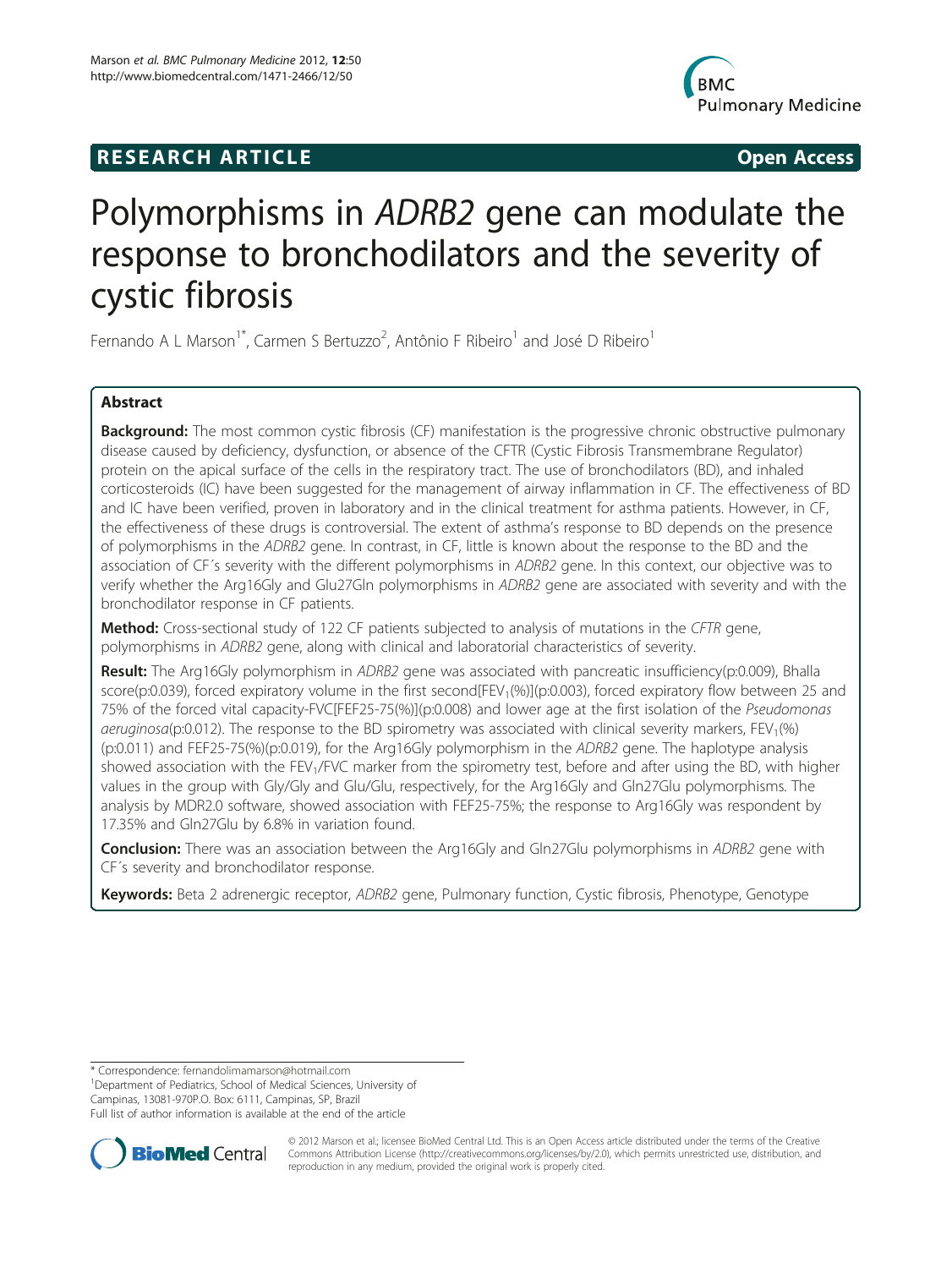## Background

Studies have confirmed the mechanisms though which cystic fibrosis (CF) patients with similar mutations show significantly different signs and symptoms [[1-4](#page-7-0)]. Even among homozygous for classes I, II and/or III mutations, the disease's clinical expression may be very different. Explanations for these broad clinical variations included environmental factors [[5\]](#page-7-0), medical management [\[3](#page-7-0)], nutrient intake [[6\]](#page-8-0), psychological [[7\]](#page-8-0), economic situations [[3\]](#page-7-0), and classes of mutations and polymorphisms in modifier genes [\[2-4](#page-7-0)].

Unlike most patients with asthma, the inflammation in CF is predominantly neutrophilic [[8\]](#page-8-0), with an intense inflammatory component and lower rate of bronchial hyper responsiveness [[9](#page-8-0)]. In contrast, inhaled bronchodilator (BD) has been used for the management of these two conditions [\[10\]](#page-8-0). In addition to the BD, β-agonists affect the other functions of the airways: they reduce inflammatory cells mediators release, cholinergic neurotransmission and vascular permeability, as well as increase the clearance mucociliary [\[11](#page-8-0)], features that justify its use in CF.

Studies regarding the BD asthma response have revealed different results, depending on the polymorphism in ADRB2 gene [[12](#page-8-0)]. The physical and chemical characteristics of the β2 (β2-AR) receptors are found in scientific literature, and demonstrate its importance to many biological processes, including muscle relaxation in the lungs [\[13](#page-8-0)-[15\]](#page-8-0). Among polymorphisms identified in coding region of the ADRB2 gene, the Arg16Gly  $(c.46A > G)$  and Gln27Glu  $(c.79C > G)$  are the most studied in asthma [\[12](#page-8-0)]. The Gln27Glu polymorphism confers resistance from the ADRB2 protein to BD action. The ADBR2\*G allele is protective against asthma, reducing its risks by 27% [\[13\]](#page-8-0). ADBR2\*G induces changes in receptor regulation, which occurs due to its increased susceptibility to the protein's degradation.

Haplotypes that include the ADBR2\*A allele have better response to the inhaled β2 agonists. Presumably, better response to exogenous agonists reflects better response to endogenous agonists and a protective effect against asthma and other bronchial hyper responsiveness diseases [\[16](#page-8-0)]. Haplotypes with two Arg16Gly/Gln27Glu mutant receivers showed that the effects of the Arg16- Gly predominate over the Gln27Glu. These receptors are subject to greater regulation by agonists than the normal allele from the β2-AR receptor [\[13\]](#page-8-0).

The effectiveness of BD and IC have been attained and proven in both the laboratory and the clinical treatment for asthma patients. Nevertheless, with CF the effectiveness of these drugs is controversial. The effectiveness of asthma's response to the BD is dependent on polymorphisms in ADRB2 gene. In contrast, with CF, little is known about the response to the BD and the CF´s

severity in association with the different polymorphisms in ADRB2 gene [\[17](#page-8-0)-[19\]](#page-8-0). Although previous studies had showed an association between bronchodilator response and the polymorphisms in the ADRB2 gene, these studies did not take into account secondary clinical variables that can provide extra information about the mechanism associated with action of the ADRB2 protein.

Recently, it was discovered that the regulation of CFTR activity is mediated by the activation of G-coupled receptors such as the  $β_2$ -AR. CFTR and the  $β_2$ -AR protein are associated in a large macromolecular complex [[20](#page-8-0)-[22](#page-8-0)]. Taouil and colleagues showed that the long-acting salmeterol treatment increased wild-type CFTR expression in primary human airway epithelial cells. They demonstrated that wild-type CFTR levels increased more than 2-fold during this treatment, while the mRNA levels were unaffected [\[21](#page-8-0)].

In this context, the aim of this study was to investigate the influence of the Arg16Gly and Glu27Gln polymorphisms from the ADRB2 gene on 26 clinical severity markers and the bronchodilator response in CF patients from a university referral center.

## Methods

A cross-sectional study was conducted in a referral center for CF treatment, at the Campinas University Hospital (UNICAMP) in 2010 and 2011. A total of 122 patients were included, with at least seven years of age and who underwent pulmonary function tests before and after the use of inhaled Albuterol (400 mg) according to the American Thoracic Society (2011) [[23\]](#page-8-0). The patients underwent two perspiration tests of chlorine and sodium with chlorine levels equal to or greater than 60 mEq/L, and/or identification of two mutations in CFTR gene [F508del, G542X, G551D, R553X, R1162X, I618T and N1303K]. The project was approved by the University Ethics Committee (#528/2008), all patients and/or their guardians signed an informed consent.

We clinically evaluated the patients according to the following clinical severity markers: clinical scores (Shwachman-Kulczycki, Kanga and Bhalla) [[24](#page-8-0)]; body mass index (BMI) [for the patients older than 19 years the BMI = weight/ $(h$ eight)<sup>2</sup> formula was used; for the remaining patients the WHO ANTHRO PLUS (children 7-19 years old) [\[25](#page-8-0)]; patient age (group: younger  $\leq 24$  months and older > than 24 months) and age at diagnosis (according to the sodium and chloride in altered perspiration younger age group  $\leq 24$  months and older > than 24 months); first clinical symptoms [(digestive - younger age  $\leq$  3 months and older  $>$  than 3 months; pulmonary younger age ≤ 6 months and older > than 6 months)]; the period up to 1st colonization by Pseudomonas aeruginosa (younger  $\leq$  31 months and older  $>$  than 31 months); presence of microorganisms in the sputum (P. aeruginosa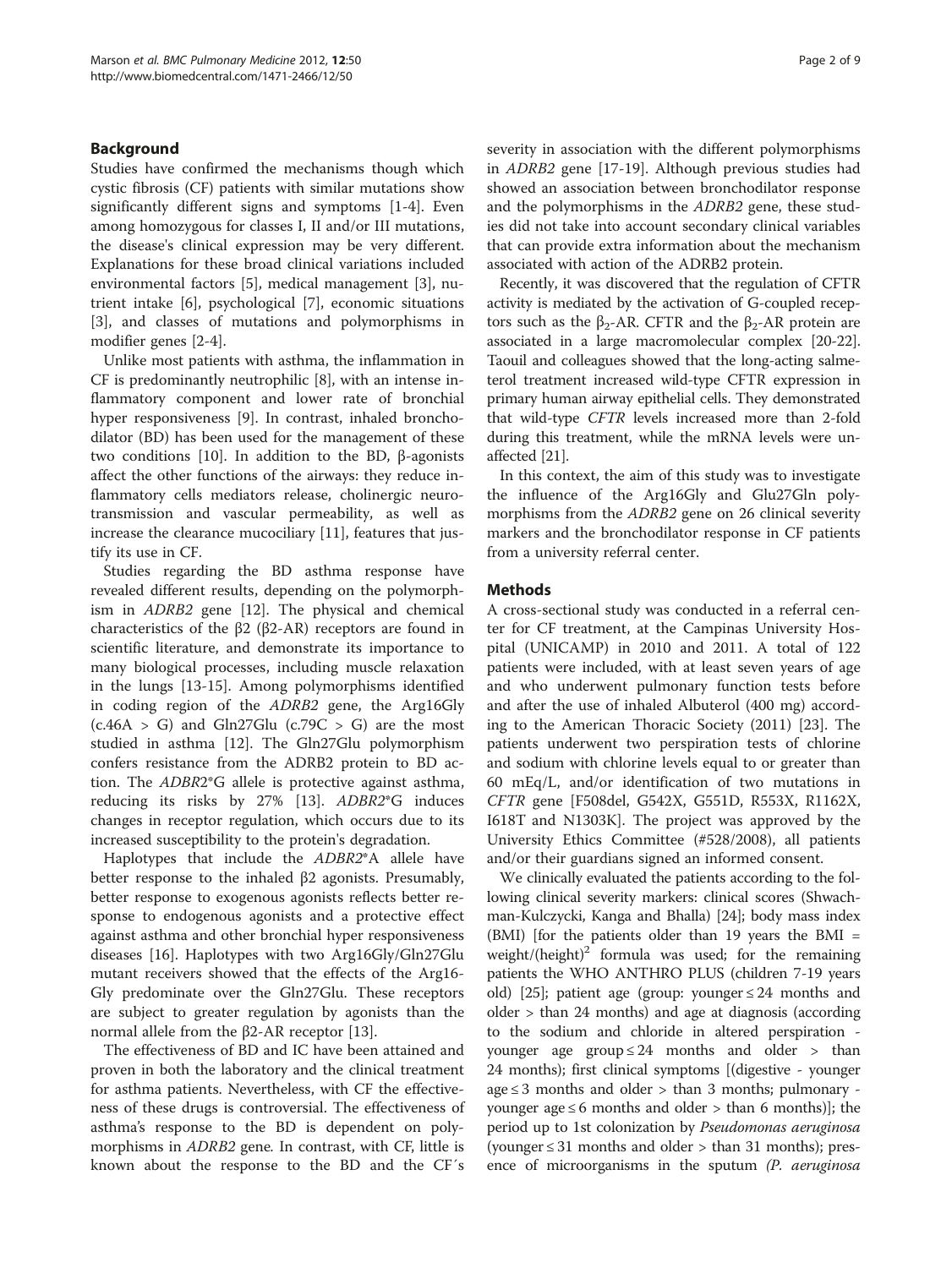mucoid and non mucoid, Achromobacter xylosoxidans, Burkolderea cepacia and Staphylococcus aureus); transcutaneous oxygen saturation; pulmonary function tests before and after BD use and CF´s co morbidities (nasal polyps, osteoporosis, meconium ileus, diabetes mellitus and pancreatic insufficiency).

The Spirometry proof was performed using a speedometer model CPFS/D (Med Graphics, Saint Paul, Minnesota, USA). Data were recorded by the BREEZE PF Version 3.8 B software for Windows 95/98/NT with inclusion of the following markers: forced vital capacity - FVC(%), forced expiratory volume in the first second -  $FEV<sub>1</sub>(%)$ , ratio between the  $FEV<sub>1</sub>$  and the FVC, and forced expiratory flow between 25-75% of the FVC (FEF25-75%). All patients underwent spirometry test before and after 15 minutes of the BD - albuterol (400 mg) administration. Patients receiving the BD therapy were instructed to stop the medication 8 hours prior to the short-acting beta agonist spirometry test and 48 hours prior to the long-acting beta agonist [[23](#page-8-0)].

Genomic DNA was extracted using phenol-chloroform from venous blood samples. Polymorphism analysis in modifier genes was performed by the polymerase (PCR) allele specific (ARMS) reaction, according to Littlejohn et al. (2002) [[26\]](#page-8-0). Four reactions were performed, (ARMS1a, ARMS2a, and ARMS1b ARMS2b), each containing a common primer and one specific allele. All four reactions were performed under the same conditions. Each consisting of a total of 10μL containing 1x4 PCR buffer, 200 μM dNTPs, 5.0nM MgCl2, 0.4U of Taq polymerase, 0.2 pMoles of each primer and 1.0μL (approximately 50 ng) of genomic DNA. The PCR amplification conditions consisted of 5 min at 94°C followed by 35 cycles of 94°C for 1 min, 60°C (46 A or G - 16 Arg or Gly), or 67°C (70°C or G - 27 Gln or Glu), 72°C for 1 minute and 72°C for 10 min. The amplicons were submitted to electrophoresis on 12% acryl amide gel and stained with ethidium bromide for visualization of the results.

## Statistical analysis of the data

Statistical analysis was performed by the software SPSS v.17.0 (SPSS Inc., Chicago, IL, USA) [[27](#page-8-0)], Epi Info v.6.0 [[28\]](#page-8-0) and R version 2.12 (Comprehensive R Archive Network, 2011). The statistical power calculation for the sample was performed by the GPOWER 3.0.5 software [[29\]](#page-8-0) demonstrating statistical power above 80% for the conducted analysis. Alpha = 0.05 was used in all data analyses.

Analysis of variance (ANOVA) and chi-squared  $(^2)$  -Odds Ratio (OR) tests were performed for quantitative and categorical variables, respectively. Pulmonary function comparison data before and after the BD use was performed by the ANOVA test; subsequently, the different genotypes for the Arg16Gly and Gln27Glu

polymorphisms in ADRB2 gene were analyzed by the Student's  $t$  test. Supplementary analysis performed by MDR software 2.0 (Multifactor dimensionality Reduction - Norris-Cotton Cancer Center, 2008) and MDRPT 0.4.7 (Permutation Test Multifactor dimensionality Reduction - Norris-Cotton Cancer Center, 2008), to evaluate the influence of both polymorphisms with the variation in the spirometry values of the bronchospasm response. The analyses of subgroups by age were not possible in our population as subgroups had a small number of patients.

In order to avoid spurious data due to the multiple tests problematic [\[30\]](#page-8-0), the significance level  $\alpha$  was adjusted by the Bonferroni correction ( $\alpha$  corrected = 0.05/number of tests).

## Results

The frequencies of each genotype for the Arg16Gly polymorphism was: 23(18.85%), 54(44.26%) and 45(36.89%), respectively for the Arg/Arg, Arg/Gly and Gly/Gly. For the Gln27Glu polymorphism was 61(50.00%), 51  $(41.80%)$  and  $10(8.20%)$ , respectively for the Gln/Gln, Gln/Glu and Glu/Glu. The population is within the Hardy-Weinberg equilibrium  $(^{2} = 0.88, p > 0.05; ^{2} = 0.02;$ p > 0.05, respectively for the Arg16Gly and Gln27Glu polymorphisms in ADRB2 gene). The patients' characteristics included in the study are described in Table [1.](#page-3-0)

The Arg16Gly polymorphism in ADRB2 gene, without the distribution by the CFTR gene genotype, was associated with the  $FEV_1(\%)$  (p = 0.003) and FEF25-75%  $(p = 0.008)$ , the minor value was observed in patients with Arg/Arg genotype. Patients with no identified mutation in CFTR gene were associated with better value to FEF25-75% to Gly/Gly genotype  $(p = 0.008)$ . The group with two mutations identified in CFTR gene was associated with bigger value to Bhalla score to Arg/Arg genotype  $(p = 0.04)$  (Figure [1\)](#page-4-0). In this same patients' group there was association with the pancreatic insufficiency, and the Arg/Arg genotype with an OR of 0.13 (95%CI = 0.03-0.86) and Gly/Gly with an OR of 8  $(95\%CI = 1.95-67.7)$  with the presence of co morbidity and with the first isolated *P. aeruginosa*, OR of 0.22  $(95\%CI = 0.05 - 0.99)$  for the Gly/Gly genotype.

The Gln27Glu polymorphism in ADRB2 gene showed no statistically significant association with the variables used as CF´s severity markers in this study.

The analysis of the polymorphisms in ADRB2 gene and their association with BD mediated bronchospasm response occurred for the Arg16Gly polymorphism (Table [2](#page-5-0)). The variables demonstrating modulations were:  $FEV_1(\%)$  (p = 0.01) and FEF25-75% (p = 0.02) (Figure [2](#page-5-0)). The Gly/Gly genotype was associated with a minor bronchodilator response. The variation values data for the spirometry test markers according to the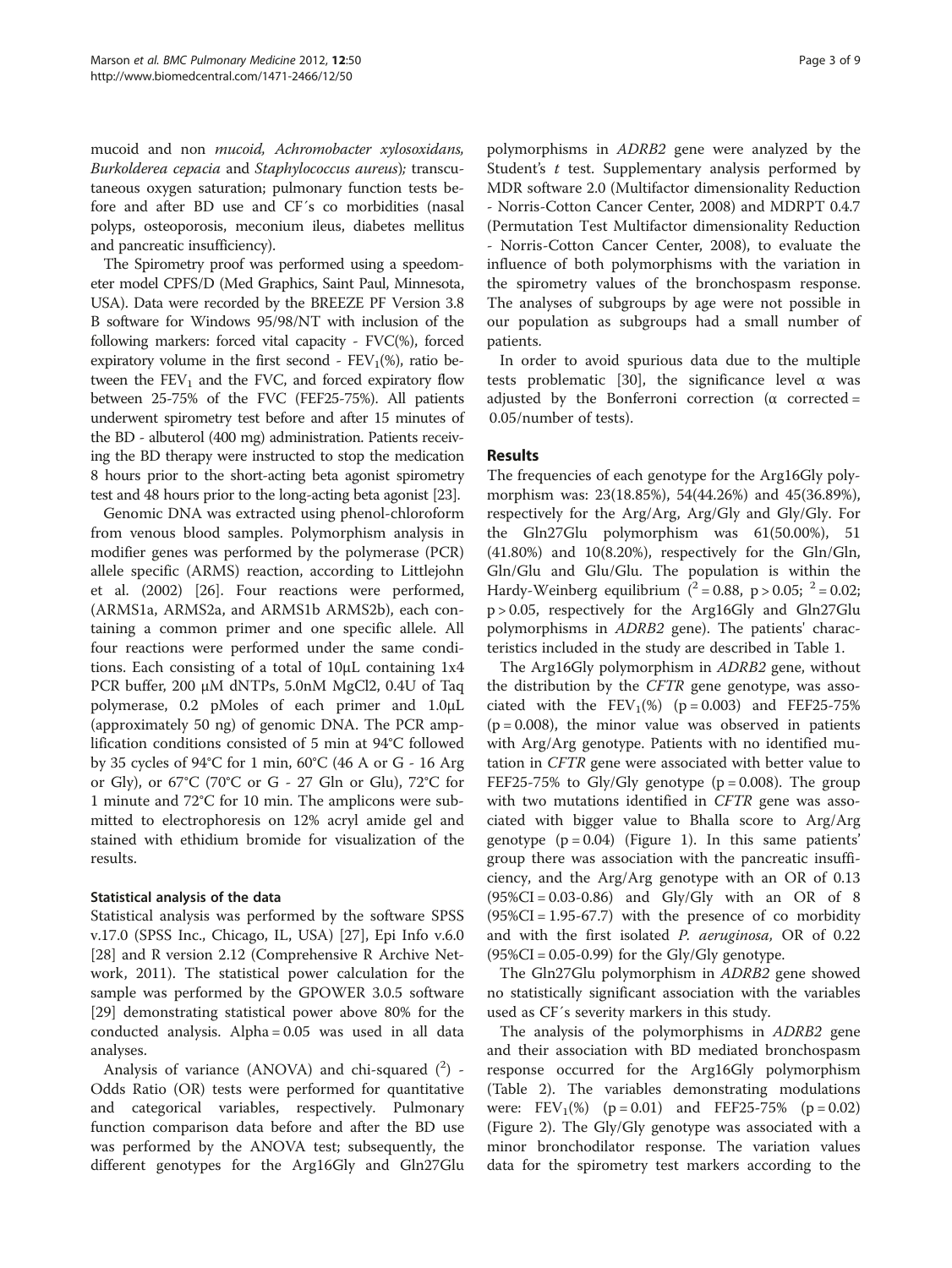<span id="page-3-0"></span>Table 1 Characteristics of patients included in the study  $(N = 122)^1$ 

| Male                                       | 48.8 %                                          |
|--------------------------------------------|-------------------------------------------------|
| Age                                        | $246.68 \pm 168.73$ months<br>(87 - 932 months) |
| Caucasoid                                  | 93.4%                                           |
| BMI - Thinness and<br>Thinness accentuated | 22.3%                                           |
| SaO <sub>2</sub>                           | $94.87 \pm 4.53$ (66 - 99)                      |
| Bhalla                                     | $9.41 \pm 5.57$ (0 - 25)                        |
| Kanga                                      | $19.37 \pm 5.01$ (11 - 40)                      |
| Shwachman-Kulczycki                        | $65.41 \pm 16.02$ (20 - 95)                     |
| FVC (%)                                    | $78.27 \pm 22.86$ (19 - 135)                    |
| $FEV_1$ (%)                                | $70.28 \pm 26.17$ (17 - 125)                    |
| FEV <sub>1</sub> /FVC (%)                  | $83.83 \pm 15.79$ (37 - 137)                    |
| FEF25-75%                                  | $58.50 \pm 34.83$ (7 - 150)                     |
| FVC (%) reversibility                      | $0.92 \pm 10.48$ (-27 - 32)                     |
| $FEV1$ (%) reversibility                   | $2.15 \pm 9.45$ (-12 - 31)                      |
| FEV <sub>1</sub> /FVC (%) reversibility    | $2.84 \pm 9.69$ (-19 – 47)                      |
| FEF25-75% reversibility                    | $7.24 \pm 9.43(-12 - 30)$                       |
| Nasal Polyps                               | 21.7%                                           |
| Diabetes mellitus                          | 20.8%                                           |
| Osteoporosis                               | 20.8%                                           |
| Pancreatic insufficiency                   | 76%                                             |
| Meconium ileus                             | 9.1%                                            |
| P. aeruginosa status <sup>2</sup>          | 53.7%                                           |
| P. aeruginosa mucoid status <sup>2</sup>   | 45.5%                                           |
| B. cepacia status <sup>2</sup>             | 9.1%                                            |
| A. xylosoxidans status <sup>2</sup>        | 9.9%                                            |
| S. aureus status                           | 78.5%                                           |
| <b>CFTR</b> mutation                       |                                                 |
| F508del/F508del                            | 29 (24%)                                        |
| F508del/G542X                              | 10 (8.3%)                                       |
| F508del/N1303K                             | 3(2.5%)                                         |
| F508del/R1162X                             | 3(2.5%)                                         |
| F508del/R553X                              | $1(0.8\%)$                                      |
| G542X/I618T                                | $1(0.8\%)$                                      |
| G542X/R1162X                               | $1(0.8\%)$                                      |
| F508del/No identified mutation             | 26 (21.5%)                                      |
| G542X/No identified mutation               | 4 (3.3%)                                        |
| No identified mutation                     | 43 (35.3%)                                      |

N - Sample size; BMI - body mass index; % - percentage; FVC - forced vital capacity;  $FEV_1$  - forced expiratory volume in the first second FEF25-75% - forced expiratory flow between 25 and 75% of CVF. 1. Continuous variables expressed as mean  $\pm$  SD (range). 2. Based on 3 consecutive positive respiratory cultures.

haplotypes in the *ADRB2* gene for the Arg16Gly and Gln27Glu polymorphisms are described in Table [3.](#page-6-0) In the haplotypes analysis the groups with the GG genotype were considered in at least one, both, or in none of the polymorphisms analyzed.

The statistical analysis performed by the MDR 2.0 program in comparison with the curve stipulated by the data held by the MDRPT 0.4.7 program, demonstrated the influence of the two polymorphisms analyzed with the variance of FEF25-75% before and after using the BD [Bal Acc. testing.: 0.772, p: 0.0034, ratio: 0.9934]. From the observed variation for the FEF25-75%, according to the test performed, the Arg16Gly polymorphism is responsible for 17.4% and the Gln27Glu for 6.8% of the variation.

## **Discussion**

In the last decade, several studies have shown that the receptor for beta 2 agonist is intimately connected, physically and functionally, to the CFTR protein on the surface of the epithelial cells in the airways [\[20\]](#page-8-0). Interestingly, the function of this complex behaves differently if the stimulus is caused by long or short term beta 2 agonist substances [[20](#page-8-0)-[22\]](#page-8-0). The clinical response of the CF patients in relation to the long-term beta agonists in the different polymorphisms in ADRB2 gene has not been studied, while for the short term use, there are few studies in the literature [[17-19](#page-8-0)]. With asthma, the Arg16Gly and Gln27Glu polymorphisms in ADRB2 gene cause different reactions to the Bronchodilation promoted by BD [[12](#page-8-0)]; however, little is known about their impact on the severity and response to Bronchodilation caused by CF BD [\[17](#page-8-0)-[19\]](#page-8-0).

To the best of our knowledge it is known that the allele frequency for the Arg16Gly and Gln27Glu polymorphisms in ADRB2 gene is different in adults and children with CF [[19\]](#page-8-0). Adult patients with CF have a higher frequency for the Gly16 and Glu27 alleles compared to people CF free. Children with CF have a lower frequency for Gly16 and similar with the Glu27. Young adults with CF in relation to the variant forms in ADRB2 gene did not differ from the population in general. In our population there was no difference in genotype distribution for the Arg16Gly (p:0.92) and Gln27Glu (p:0.88) polymorphisms in ADRB2 gene relative to the patients' age group.

Our study showed an association of the Arg16Gly polymorphism in ADRB2 gene with the severity of CF markers. The variation in the spirometry proof before and after the use of BD was associated with the Arg16- Gly and Gln27Glu polymorphisms in ADRB2 gene. Twenty six of CF´s severity markers were used in the study; and the response to Bronchodilation was assessed by four spirometry markers.

Hart et al. (2005) [[18](#page-8-0)] used the  $FEV_1(\%)$  and the FEF25-75% as severity markers, in addition to the following variables adjustment: age, gender, the F508del homozygous and Pseudomonas aeruginosa status. Buscher et al. (2002) [\[17\]](#page-8-0) used the following markers: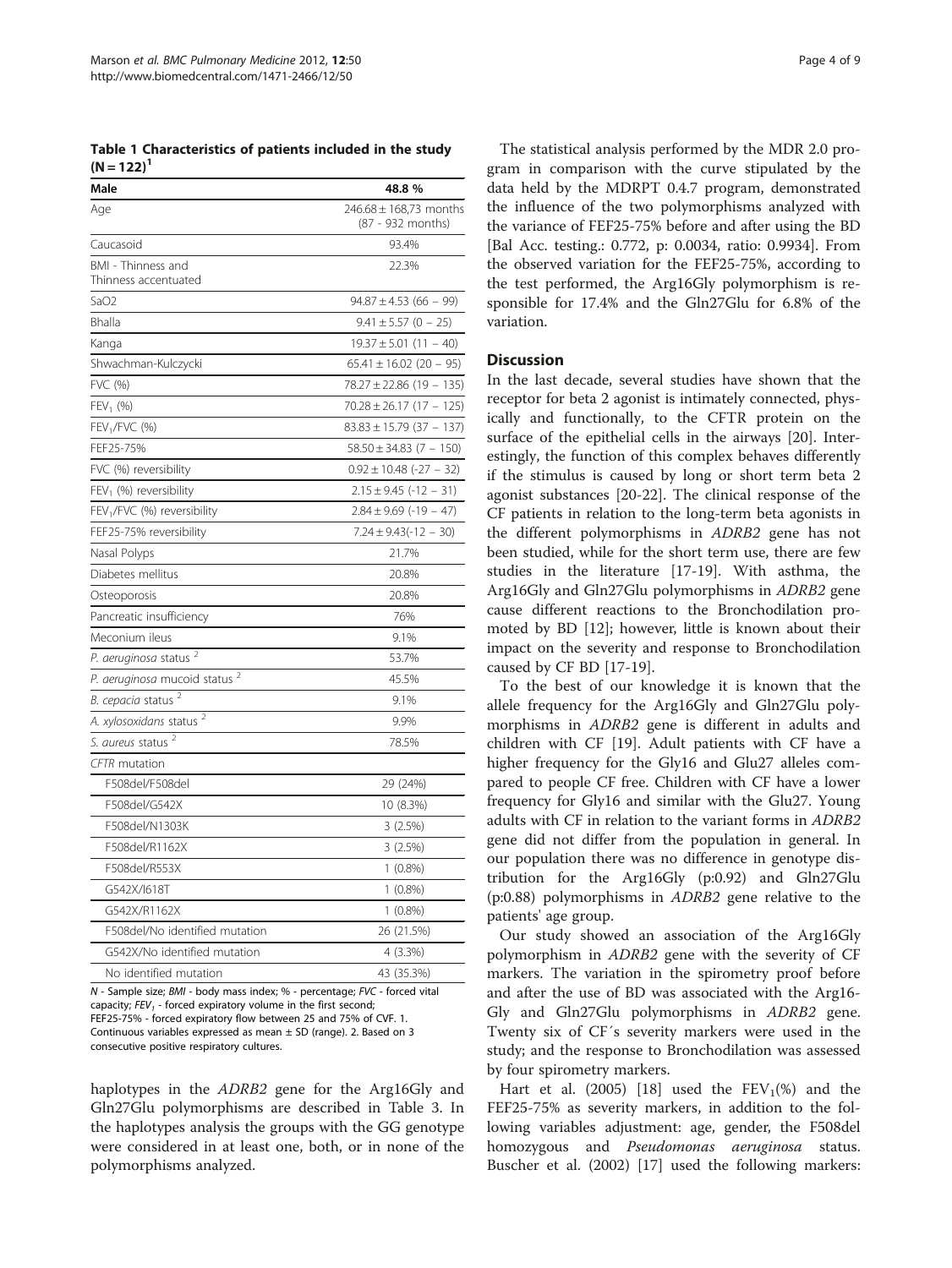<span id="page-4-0"></span>

 $FEV<sub>1</sub>$ , FVC, flow at lower lung volumes (MEF50%VC), measurement of cAMP accumulation in intact mononuclear lymphocytes, age, gender, BMI, F508del homozygous and Pseudomonas aeruginosa status. Hart et al. (2005) [[18\]](#page-8-0) considered the presence of values 12% higher in the  $FEV<sub>1</sub>$  after using the BD, (the examination of spirometry occurred 15 minutes after administration of BD), a positive response to Bronchodilation, while Buscher

et al. (2002) [[17\]](#page-8-0) believed in the 10% variation for the same marker (the Spirometry test occurred 5 minutes after BD administration). Steagall et al. (2007) [\[19](#page-8-0)] used as markers: age, sex, F508del status, carbon monoxide diffusing capacity (DLCO),  $FEV_1(\%)$  and the FVC(%). The positive response to Bronchodilation was seen as a positive variation superior to 12% for the  $FEV<sub>1</sub>$  and the FVC spirometry markers.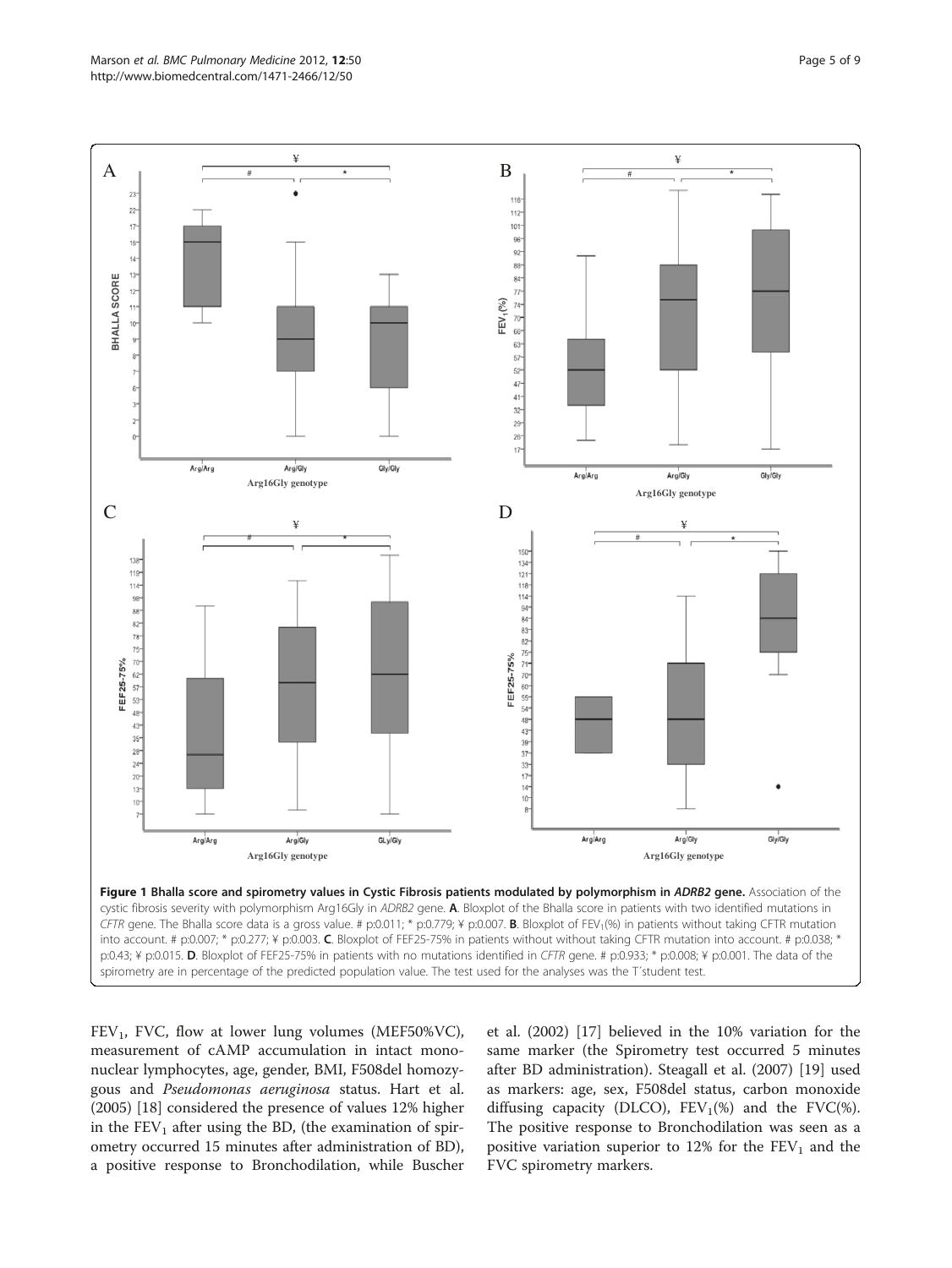| Variable              | Arg16Gly              |                      |                      |      |      | Gln27Glu             |                      |                      |      |      |
|-----------------------|-----------------------|----------------------|----------------------|------|------|----------------------|----------------------|----------------------|------|------|
|                       | Arg/Arg               | Arg/Gly              | Glv/Glv              |      | D    | Gln/Gln              | Gln/Glu              | Glu/Glu              |      | p    |
| FVC (%)               | 23 $(82.04 \pm 4.48)$ | $54(79.30 \pm 3.21)$ | $44(75.05 \pm 3.43)$ | 3.25 | 0.08 | $63(77.9 \pm 2.92)$  | $48(79 \pm 3.37)$    | $10(77.1 \pm 6.48)$  | 0.02 | 0.90 |
| $FEV_1$ (%)           | $23(72 \pm 5.57)$     | $53(72.57 \pm 3.47)$ | $44(66.64 \pm 4.10)$ | 6.80 | 0.01 | $62(70.34 \pm 3.49)$ | $48(70.75 \pm 3.63)$ | $10(67.70 \pm 8)$    | 0.45 | 0.50 |
| FEV <sub>1</sub> /FVC | $23(82 \pm 4.27)$     | $52(84.79 \pm 1.82)$ | $44(83.33 \pm 2.44)$ | 1.12 | 0.29 | $62(85.32 \pm 1.9)$  | $47(82.21 \pm 2.48)$ | $10(82.20 \pm 4.96)$ | 0.17 | 0.68 |
| FEF25-75%             | $23(58.17 \pm 7.22)$  | $53(59.91 \pm 4.48)$ | $44(56.98 \pm 5.75)$ | 5.82 | 0.02 | $62(61.34 \pm 4.64)$ | $48(55.88 \pm 4.84)$ | $10(53.50 \pm 9.99)$ | 23   | 0.27 |

<span id="page-5-0"></span>Table 2 Association of polymorphisms in ADRB2 gene with spirometry of Cystic Fibrosis patients<sup>1</sup>

% - Percentage; FVC - forced vital capacity; FEV - forced expiratory volume; FEF25-75% - forced expiratory flow between 27-75% of the FVC. 1. Continuous variables expressed as number of patients (mean ± SD (range). Statistical analysis conducted by analysis of variance (ANOVA) through (in bold) statistically significant values with less than 0.05.

The presence of different genotypes in the analyzed mutations, (belonging to the classes I, II and/or III), of the CFTR gene, along with the polymorphisms in ADRB2 gene were associated to different markers related to CF´s severity.

An intriguing aspect of our study, not previously described, were the findings that CF´s patients with two mutations from classes I, II and/or III, Arg/Arg homozygous for the Arg16Gly polymorphism, have greater impairment of lung function than the Gly/Gly homozygous, provided by the Bhalla score. And the Gly/Gly homozygous showed higher pancreatic insufficiency than the Arg/Arg. The two clinical variables are associated with CF severity, and are modulated by the Gly/Gly genotype to Arg16Gly polymorphism in our population. The Gly

allele is associated with fast protein degradation [[13](#page-8-0)] that was identified as a severity factor.

The first isolation of the P. aeruginosa was confirmed later in patients with the Gly/Gly genotype and two mutations classes I, II and/or III in CFTR gene. The early colonization is associated with clinical deterioration and a greater degree of airway inflammation [[31\]](#page-8-0).

The response to this polymorphism and the clinical aspects of CF´s patients has not been studied in the literature referenced, except for Buscher et al., (2002) [\[17](#page-8-0)], whose analysis of some of the markers, (age, gender, BMI and P. aeruginosa status), showed no significant association, a fact that hampered data comparison. Another relevant fact is the Gln27Glu polymorphism lack of association with severity markers in the study. There



Figure 2 Bronchodilatador response in Cystic Fibrosis patients modulated by polymorphism in ADRB2 gene. Response to the inhaler bronchodilators by the alteration of spirometry markers values in the Cystic Fibrosis patients according to polymorphism Arg16Gly in ADRB2 gene. A. Bloxplot of the variation in the FEV<sub>1</sub>(%) before and after using bronchodilators in patients without without taking CFTR mutation into account. # p:0.361; \* p:0.001; ¥ p:0.002. B. Bloxplot with the variation in the FEF25-75(%) before and after using bronchodilators in patients without without taking CFTR mutation into account. # p:0.031; \* p:0.026; ¥ p:0.01. Analysis made group by group by the T'student test. The data from the pulmonary function test are in percentage of the predicted population value.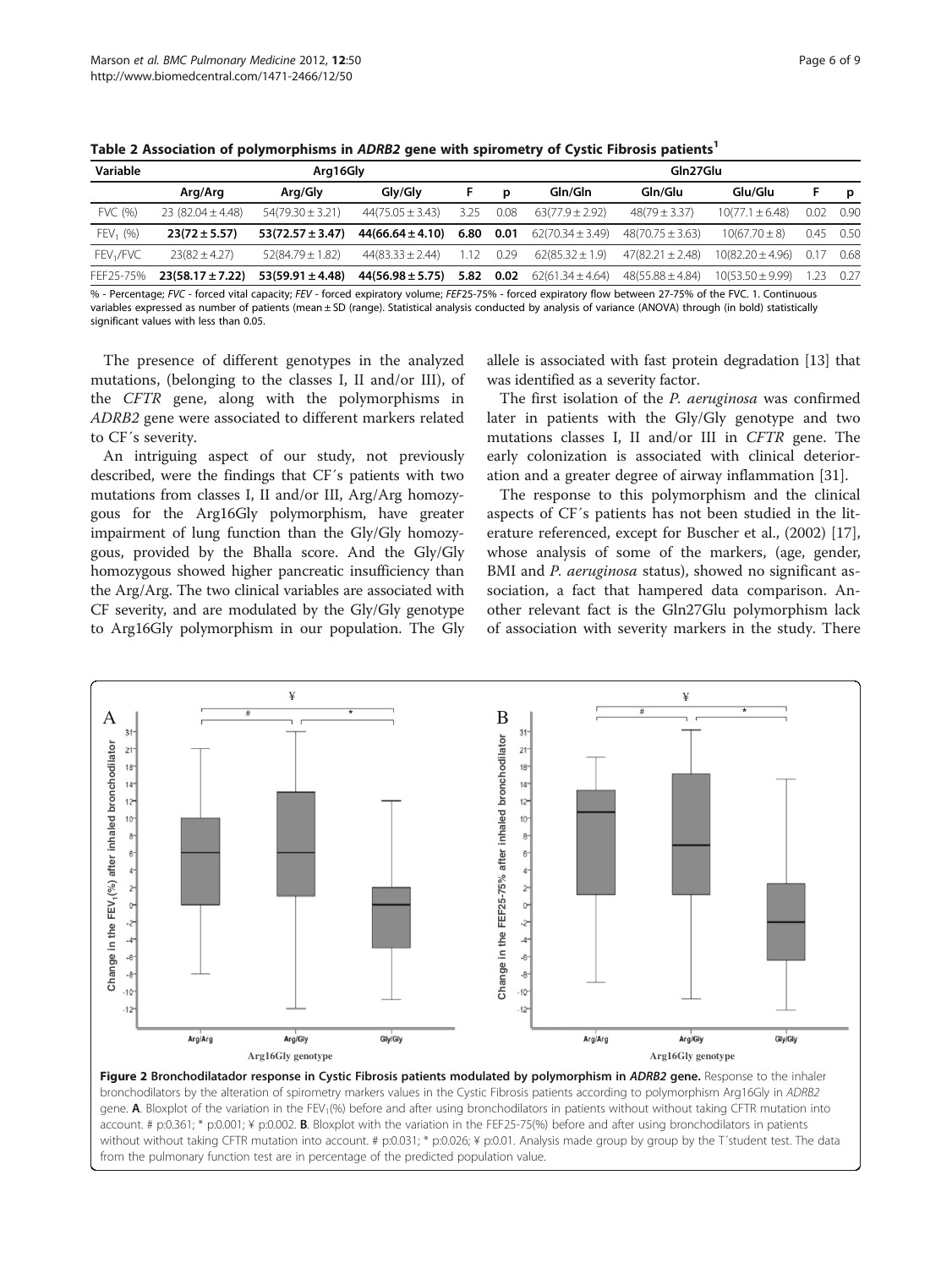|                          | Arg16Gly/Gln27Glu GG haplotype group |                  |                  |       |
|--------------------------|--------------------------------------|------------------|------------------|-------|
|                          | 0 GG ( $n = 56$ )                    | 1 GG (n = 34)    | 2 GG $(n=4)$     | value |
| Change in FVC(%)         | $-0.17 + 9.86$                       | $2.29 + 11.87$   | $5.25 + 4.03$    | 0.17  |
| Change in $FEV_1(\%)$    | $2.10 + 9.42$                        | $2.18 + 9.57$    | $2.75 + 11.41$   | 0.92  |
| Change in $FEV1/FVC$ (%) | $4.61 \pm 10.45$                     | $0.53 \pm 7.75$  | $-2.25 \pm 9.61$ | 0.02  |
| Change FEF25-75(%)       | $6.36 \pm 30.75$                     | $8.62 \pm 41.75$ | $8 + 39.45$      | 0.79  |

<span id="page-6-0"></span>Table 3 Change in FVC, FEV<sub>1,</sub> and FEF25-75 FEF1/FVC post-bronchodilator by ADRB2 haplotype <sup>1</sup>

% - Percentage; FVC - forced vital capacity; FEV - forced expiratory volume; FEF25-75% - forced expiratory flow between 27-75% of the FVC. Statistical analysis performed by linear regression. 1. Percent change calculated as 100 x (post-bronchodilator value – pre-bronchodilator value)/pre-bronchodilator value.

were no references in the scientific literature indicating this polymorphism as a modulator of CF´s severity.

Our results show that CF´s patients with the Arg/Arg genotype from the Arg16Gly polymorphism have lower values of the  $FEV_1$  and  $FEF25-75%$ . The observation contrasts with the data from Buscher et al. (2002) [[17](#page-8-0)] who reported higher values of the Arg/Arg genotype in 87 CF's patients for the  $FEV_1$ , FVC, and MEF50%VC markers, when compared with subjects with a genotype containing at least one Gly allele. The same was observed when the genotype for the delF508 mutation was used; 51 patients were analyzed, and higher values for the markers were found for the same genotype.

In our data the Gln27Glu polymorphism in ADRB2 gene was not associated with spirometry markers. Diversely, in the Buscher et al. (2002) [\[17\]](#page-8-0) study, the Gln/ Gln genotype for the Gln27Glu polymorphism, when compared with the others, showed a higher correlation for the  $FEV_1$ , FVC, and MEF50%VC values. In the Steagall et al. (2007) [\[19](#page-8-0)] study there was no correlation between the DLCO,  $FEV_1$  and the FVC in patients with homozygous F508del stratified by the Arg16Gly and Gln27Glu polymorphisms genotype in ADRB2 gene.

The patients with no identified mutations in CFTR gene, in our study, showed higher values in the FEF25- 75% for the Gly/Gly genotype. Thus, comparing the data discussed above, we denote the influence of the Arg16- Gly polymorphism in ADRB2 gene that occurs in the spirometry, and that is also influenced by the genotype in the CFTR gene.

We found that the Arg27Gly polymorphism in ADRB2 gene was associated with the bronchospasm response mediated by beta 2 agonists. The  $FEV<sub>1</sub>(%)$  variation was lower in patients with the Gly/Gly genotype, when compared with the Arg/Arg and Arg/Gly genotypes. The FEF25-75% was lower in patients with the Gly/Gly genotype when compared to the Arg/Arg and Arg/Gly. Patients with the Arg/Arg genotype showed higher FEF25-75% when compared to the Arg/Gly genotype.

In the study by Hart et al. (2005) [\[18\]](#page-8-0), one hundred and six patients with CF underwent spirometry before and after the BD administration, and the Arg16Gly and Gln27Glu polymorphisms genotype was determined. The positive response was observed in 15% (23/154) of

the included patients and 17% (18/106) among the patients who had genotype for the gene ADBR2 determined. There was no significant relationship between the ADRB2 gene genotype for the Arg16Gly and Gln27Glu polymorphisms and the response to the BD [[18\]](#page-8-0). However, after the  $FEV_1$  adjustment in percentage for the predicted and the status of infection by the P. aeruginosa, a significant difference occurred to the FEF25-75% percentage of change (4.9%, 18.0% and 22.4% for the genotypes AA, AG and GG; respectively). The FEF25-75% percentage of change showed no substantial difference for the codon 27, even after the adjustment for the infection by P. aeruginosa and by the predicted baseline of  $FEV_1(\%)$  [[18\]](#page-8-0). After adjusting the  $FEV_1$  percentage predicted baseline, the codon 27 groups differed significantly from the percentage of change in the  $FEV<sub>1</sub>$ (%) (4.1%, 8.1% and 9.3% for the genotypes CC, CG and GG; respectively) [[18](#page-8-0)]. The authors suggested that the effect of the two polymorphisms were complex and the haplotype analysis may be more informative than any genotype alone [[18](#page-8-0)]. To that effect, a large number of patients would be needed, only possible in multi-centric studies. Then again, in multi-centric studies the environment and diverse management systems could provide significant bias in the clinical severity outcome.

In the study by Buscher et al. (2002) [\[17\]](#page-8-0), no statistically significant difference was found for the  $FEV<sub>1</sub>$  average value and in the absolute number of patients with positive response to BD among the Arg16Gly polymorphism genotypes in ADRB2 gene.

In the Steagall et al. (2007) [\[19\]](#page-8-0) study homozygous patients with the delF508 mutation were analyzed for their reactions to Bronchodilation. Patients who showed no response to the Bronchodilation had, on average, higher values in the FVC and  $FEV_1$  for the Arg/Arg genotype in the Arg16Gly polymorphism of the ADRB2 gene when compared to other genotypes; however, in the analyzed group there were only two patients with the Arg/Arg and two with the delF508 mutations for the CFTR gene. For the Gln27Glu polymorphism, the Gln/ Gln genotype was associated with higher FVC values. In the responders group only the Gln27Glu polymorphism was associated with higher values of the DLCO, FVC and  $FEV<sub>1</sub>$  for the Gln/Glu genotype. In our study, the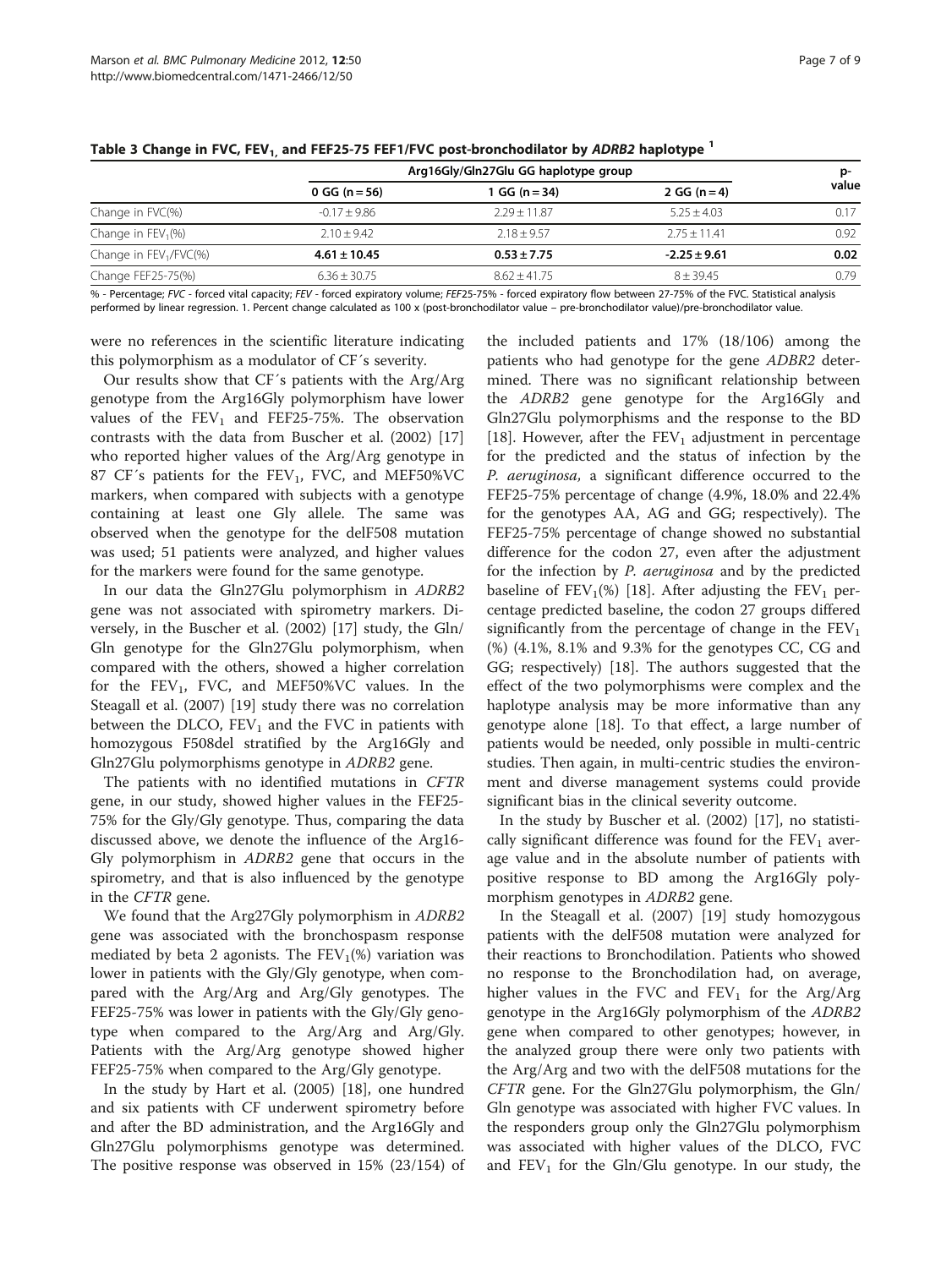<span id="page-7-0"></span>distribution of responders and non-responders to the pulmonary function test with the BD use, and the distribution by the polymorphisms in ADRB2 gene and mutations in classes I, II and/or III, was performed, but the sample power was less than 80%.

The long term decline in spirometry values was not evaluated in this study, even though it presents a promising field of study, verified by Buscher et al. (2002) [[17](#page-8-0)] who demonstrated that, in 59 CF patients aged 6-20 years, the biggest  $FEV<sub>1</sub>$  decline was in patients with at least one Gly allele, while no change in pulmonary function was seen in patients homozygous for Arg.

The genic interaction analysis performed by the MDR 2.0 program showed a combination of both polymorphisms with the variation for the FEF25-75% but not to other markers of severity. Thus, this corroborates that the polymorphisms in ADRB2 gene influence the Bronchodilation response.

In the haplotypes analysis the  $Ar/Arg + Gln/Gln$  presence was associated with the best response to Bronchodilation for the marker  $FEV_1/FVC$  (N = 56; +4.61% ± 10.45), when compared to the other groups:  $1 \text{ GG } [\text{Arg/Arg} + \text{Glu}/\text{Glu}$ , Arg/Gly + Glu/Glu, Gly/Gly + Gln/Gln, Gly/Gly + Gln/Glu  $(N = 34; +0.53\% \pm 7.75)$  and 2 GG [Gly/Gly + Glu/Glu  $(N = 4; -2.25\% \pm 9.605)$ . In the study by Hart et al. (2005) [[18](#page-8-0)], the haplotypes analysis for three different models demonstrated association with the  $FEV<sub>1</sub>$  marker. And the values of 4.4 ( $\pm$  5.8), 7.9 ( $\pm$  8.7) and 9.0 ( $\pm$  5.8); respectively to 0 GG ( $N = 27$ ), 1GG ( $N = 64$ ) and 2GG ( $N = 15$ ), with p values equal to 0.033, 0.027 and 0.305; respectively for the models, additive, dominant and recessive.

In our results, the bronchodilator response was reduced with the presence of the variants with Gly or Glu allele, a fact contrary to that reported by Hart et al. (2005) [\[18\]](#page-8-0).

Possible limitations of our study included: sample size, different age groups, and different severities of lung disease that could express differences in the BD response.

Our data can provide better understanding about the association between polymorphism associated with  $β<sub>2</sub> - AR$  protein and the clinical markers of CF's severity, and others studies about the large macromolecular complex are necessary to improve knowledge about the interaction of the proteins on the bronchial epithelial surface.

## Conclusion

The influence of polymorphisms in the CF´s severity and bronchospasm response is controversial in the scientific literature, and seldom studied. Our results support the idea that differences in the degree of airway responsiveness to the BD may be associated with the ADRB2 gene genotype in the CF. Arg16Gly and Gln27Glu polymorphisms are associated with the response to the Bronchodilation. For the spirometry and

other clinical variables of severity; the Arg16Gly polymorphism showed statistically significant association; diversely, the Gln27Glu showed no association. The Arg/ Arg genotype to Arg16Gly polymorphism was associated with a better spirometry to  $FEV_1(\%)$  and  $FEF25-75\%$ clinical markers and minor risk to PI, in comparison with other genotypes. To bronchodilator response the haplotype data to the polymorphism show association with positive response to beta 2 agonists to absence of genotypes Gly16Gly and Glu27Glu to  $FEV<sub>1</sub>/FVC$ (%) marker.

We must pay attention to the need for more studies; with the suppressed polymorphisms and their association with the clinical severity variables using a larger number of CF´s patients with the same CFTR genotype for the mutation classes I, II and/or III; also patients with the same degree of change in the spirometry test to analyze the response to Bronchodilation.

#### Competing interests

The authors declare that they have no competing interests.

#### Authors' contributions

FALM: made substantial contributions to conception and design, or acquisition of data, or analysis and interpretation of data; involved in drafting the manuscript or revising it critically for important intellectual content. CSB carried out the molecular genetic studies and drafted the manuscript. AFR: has been involved in drafting the manuscript or revising it critically for important intellectual content. JDR: has given final approval of the version to be published. All authors read and approved the final manuscript.

#### Acknowledgments

Luciana Cardoso Bonadia, Taís Daiene Russo Hortencio, Kátia Cristina Alberto Aguiar, Aline Gonçalves and Simoni Avansini – assistance in data collection and organization of ideas. Rodrigo Secolin and Bruna Favetta – English review. Maria Angela Ribeiro – spirometry analysis. We thank http:// laboratoriomultiusuario.com.br/ to contribute with our work.

#### Financial support

Fapesp

#### Author details

<sup>1</sup>Department of Pediatrics, School of Medical Sciences, University of Campinas, 13081-970P.O. Box: 6111, Campinas, SP, Brazil. <sup>2</sup>Department of Genetics, Faculty of Medical Sciences, University of Campinas, 13081-970P.O. Box: 6111, Campinas, SP, Brazil.

Received: 10 April 2012 Accepted: 31 August 2012 Published: 5 September 2012

#### References

- 1. Vankeerberghen A, Cuppens H, Cassiman JJ: The cystic fibrosis transmembrane conductance regulator: an intriguing protein with pleiotropic functions. J Cyst Fibros 2002, 1:13–29.
- 2. Cutting GR: Modifier genes in Mendelian disorders: the example of cystic fibrosis. Ann N Y Acad Sci 2010, 1214:57–69.
- 3. Simmonds NJ, MacNeil SJ, Cullinan P, Hodson ME: Cystic fibrosis and survival to 40 years: a case–control study. Eur Respir J 2010, 36(6):1277–1283.
- 4. Stanke F, Becker T, Kumar V, Hedtfeld S, Becker C, Cuppens H, Tamm S, Yarden J, Laabs U, Siebert B, Fernandez L, Macek M Jr, Radojkovic D, Ballmann M, Greipel J, Cassiman JJ, Wienker TF, Tümmler B: Genes that determine immunology and inflammation modify the basic defect of impaired ion conductance in cystic fibrosis epithelia. J Med Genet 2010, 48(1):24–31.
- 5. Collaco JM, Blackman SM, McGready J, Naughton KM, Cutting GR: Quantification of the Relative Contribution of Environmental and